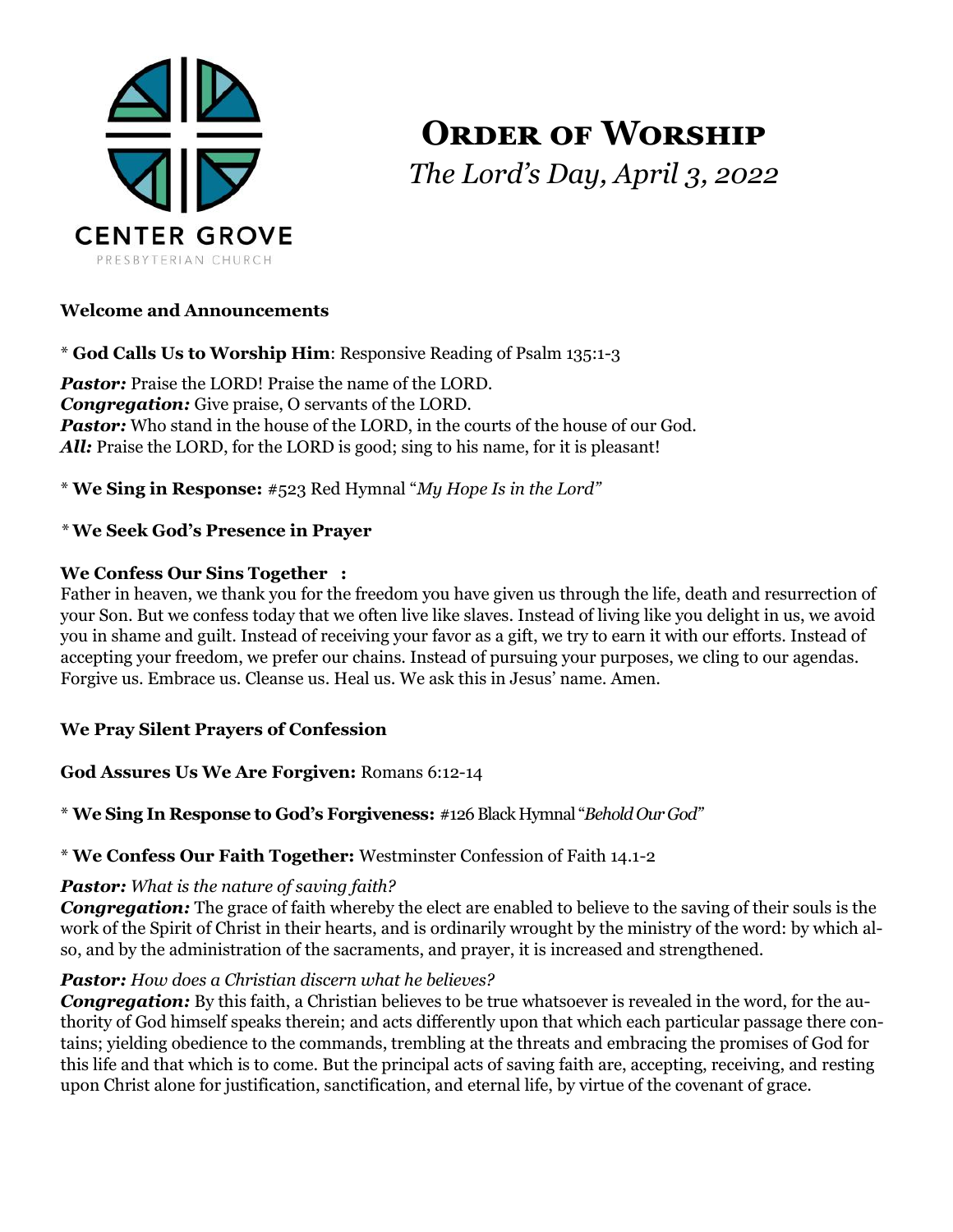# **We Read From God's Word:** 1 Timothy 6:1-16

# **We Pray For The Congregation and Community**

## **We Memorize God's Word**: Romans 5:1-2

Therefore, since we have been justified by faith, we have peace with God through our Lord Jesus Christ. Through him we have also obtained access by faith into this grace in which we stand, and we rejoice in hope of the glory of God.

# **We Present Our Tithes & Offerings In Worship**

# **We Worship Through the Music of Offertory**

\* **We Sing the Doxology:** #731 Red Hymnal *"Doxology"*

- \* **We Give Thanks to the Lord**
- \* **We Sing In Preparation for the Word:** #389 Black Hymnal *"All I Have Is Christ"*

*(Children age 4 through kindergarten may be dismissed to Children's Worship)*

**Pastor Reads the Sermon Text:** Matthew 6:19-25

**Pastor Preaches God's Word:** "*Christ, Our Heavenly Treasure" -* Pastor Wes James

**We Celebrate the Lord's Supper** 

\* **We Sing In Response to the Word:** #44 Red Hymnal "*How Great Thou Art*"

\* **The Lord Sends Us Out (Benediction)**